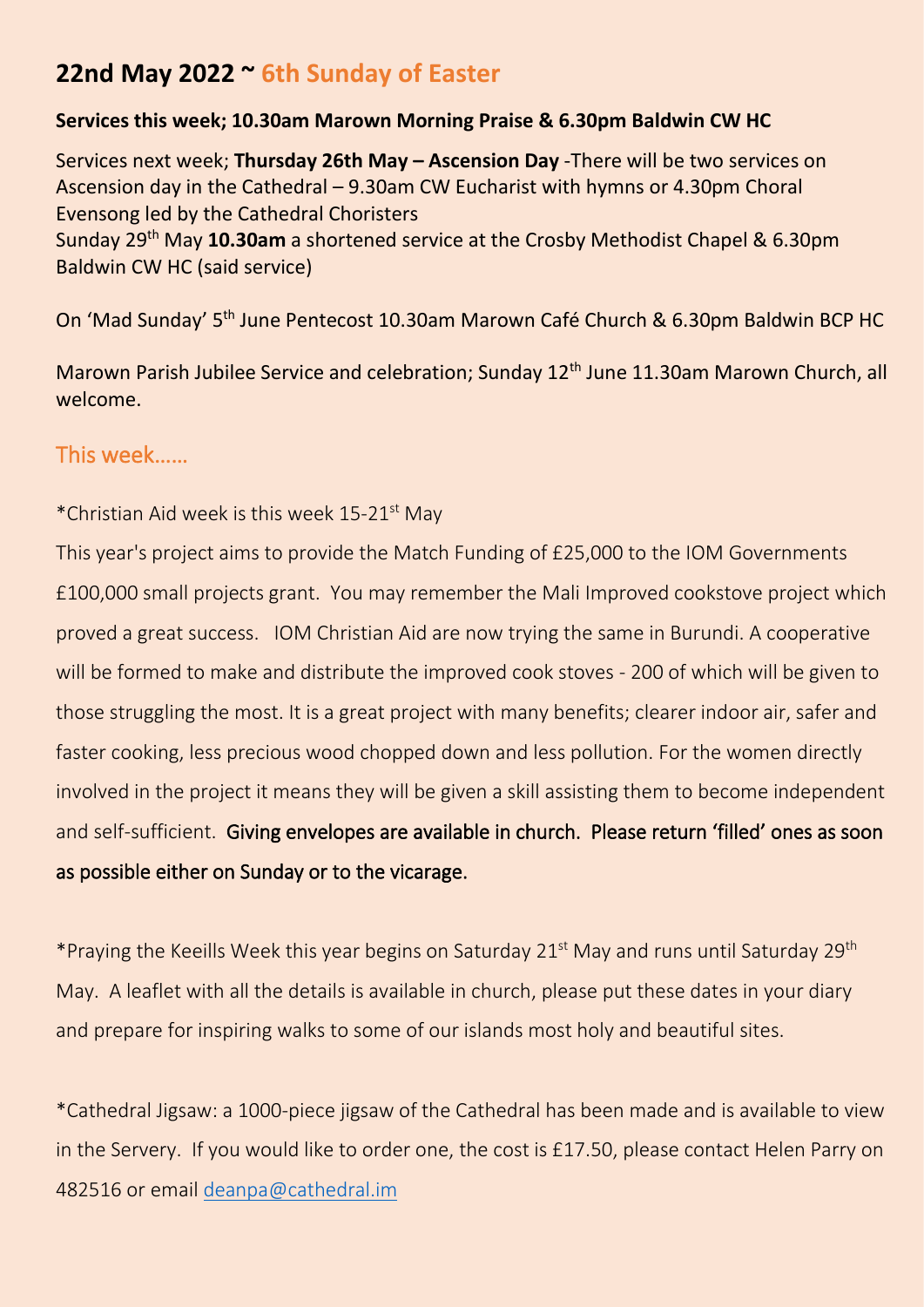#### Coming up…

\*Cathedral Concert The next Cathedral concert in the series is on Saturday 18th June at 7.30pm and will be given by Manx Voices. This wonderful choir, directed by one of our lay clerks (Angela Stewart) always perform to a consistently high standard, and we look forward to their concert.

# This week we pray for…

\*The Lambeth Conference. The Archbishop of Canterbury announces a call to prayer for the Lambeth Conference on Trinity Sunday - June 12th, 2022.



The Lambeth Conference theme of 'God's Church for God's World,' reminds us that we are called upon as Christians to pray for the needs of the world.

When the bishops and their spouses gather for the Lambeth Conference in July, they will devote time for prayer and discussion about church and world affairs.

The conference will be an important opportunity to learn from one another's contexts and consider ways to work together in sharing the hope of the gospel around the world.

\*Christian Aid during this annual fund-raising week, for all their projects around the world but particularly for the IOM Cookstove project.

\*the many sporting events coming up in the next few weeks, especially the TT races, that they will be a time of safety and enjoyment.

\*our younger people preparing for exams, changing schools, moving on to university or work.

## \*'Lifepath' the RE Day for year 5/6 at Rushen Abbey, organised by SUMT and 'staffed' by volunteers from churches around the island.

\*all who are ill or struggling in life, those under financial pressure, people with relationship troubles and those suffering anxiety.

\*the people of Ukraine and Russia and all people who live in the desolation and devastation of war. We pray for their courage, their faith, their resilience and their ongoing hope for peace. From amongst our own fellowships, we continue to pray for those we know who need God's healing and restorative grace. May they know Christ's peace. We ask God to comfort the bereaved, especially the families of John Stevenson, Jenny Ingham and Bert Winckle.